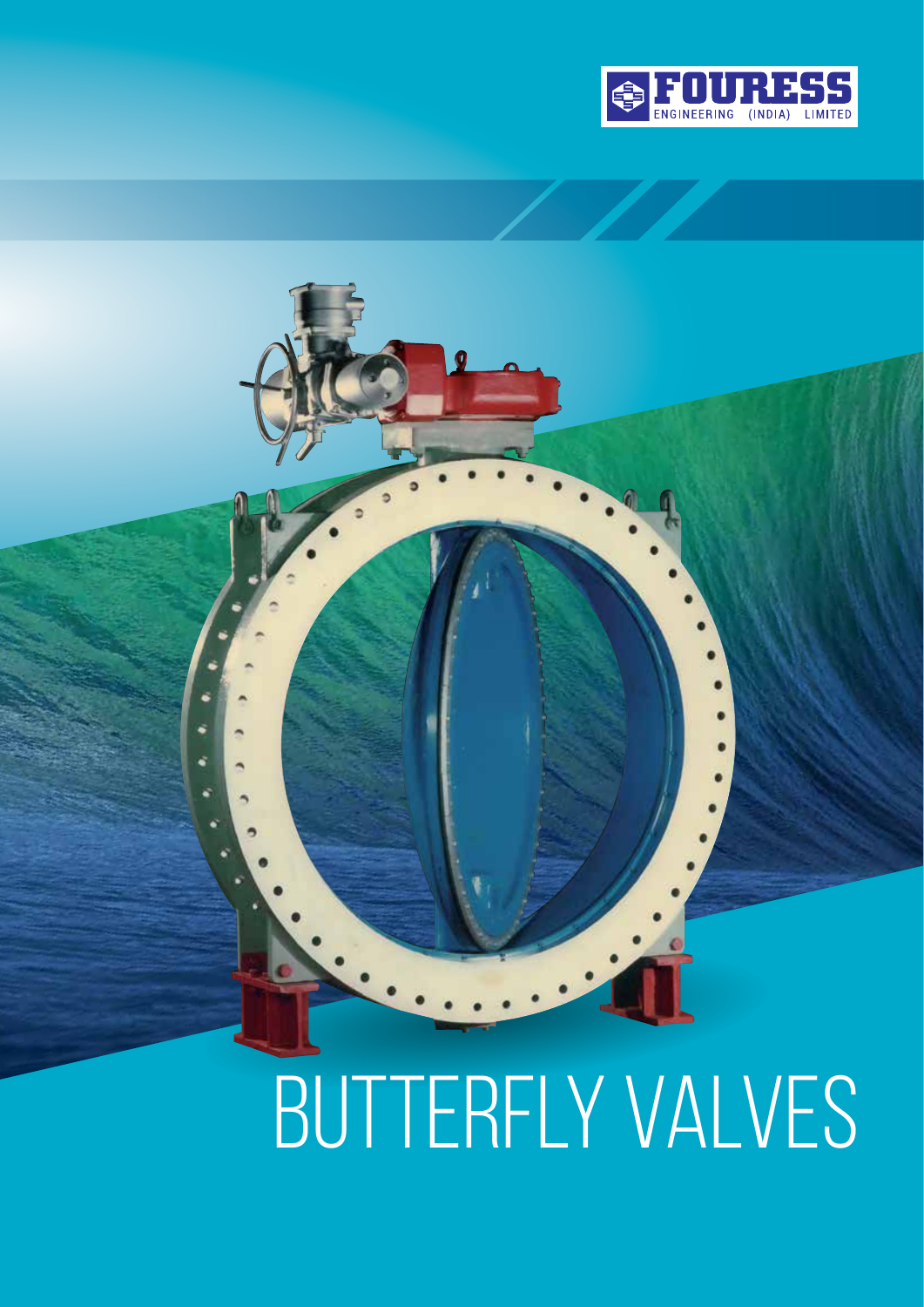# BUTTERFLY VALVES

## Product Range

#### Size

100 mm to 4000 mm

Pressure Class Upto 33 bar

#### **Temperature**

Upto 200<sup>o</sup>C (Bubble tight shut off) On request upto 300 $^{\circ}$ C (in triple offset design with laminated metallic sealing system)

Service

River water, sea water, DM water, Steam, Air, etc.

## Product Features

- Fouress Butterfly Valves are mechanically superior, structurally sound, of fool-proof design, easy to operate and totally reliable.
- A streamlined disc profile provides smooth flow and ensures low pressure drop. Disc designed for strength and deflection eliminates possibility of flutter.
- Single piece insitu replaceable seals in resilient rubber. This in conjunction with SS seat ring, provides drop tight sealing. Seat ring is electrically insulated from the body to resist galvanic corrosion.
- Static shaft seal in 'O' ring / SCN ring construction.
- Clamping ring is segmental form or in one piece. Segments facilitate uniform seal seating and local adjustments.
- Thrust pad allows vertical shaft orientation. It also acts as centralising device for shaft disc assembly.
- Drive shafts generously designed for transmitting maximum operating output torque.
- Self-lubricating bearings capable of withstanding hydrostatic disc load and designed specially for edge loading characteristics
- Designed in such a way that the valve is suitable for both horizontal as well as vertical installation.
- Specially designed ebonite lined valve for sea water application, which is the most economical, reliable option for such corrosive duties. EPDM lined or FRP lined options are also available to handle corrosive fluids.
- Stainless steel cladded valve as an alternative to fully stainless steel valve. Besides providing substantial saving on the basic cost of the valve, this fully retains the advantage of a complete stainless steel valve.
- Special self energising sealing system to handle varying pressure conditions.
- Unique dual seal arrangement available on request for critical applications such as penstock protection, turbine inlet isolation, pump discharge, etc. In Dual Seal Arrangement, the Disc incorporates an additional inflatable hose seal to ensure on-load replacement of service seal without having to dewater upstream pipe.

#### **Standards**

Fouress Butterfly Valves are manufactured in both flanged and flangeless construction, generally conforming to the following standards

| <b>British Standards</b>         | <b>BS EN593 in Metric Units</b> |
|----------------------------------|---------------------------------|
| American Water Works Association | AWWA C-504 in Imperial          |
|                                  | Units                           |
| Japanese Industrial Standards    | JIS B 2064                      |
|                                  |                                 |

#### Indian Standards IS 13095 ISO Standards ISO 10631

Essentially, these standards vary in face-to-face dimensions and nominal sizes do not coincide for metric and imperial standards. Flanges are drilled in accordance with BS EN 1092-1, BS EN 1092-2 or ANSI B16.1 Class 125/ANS B 16.5/Class 150

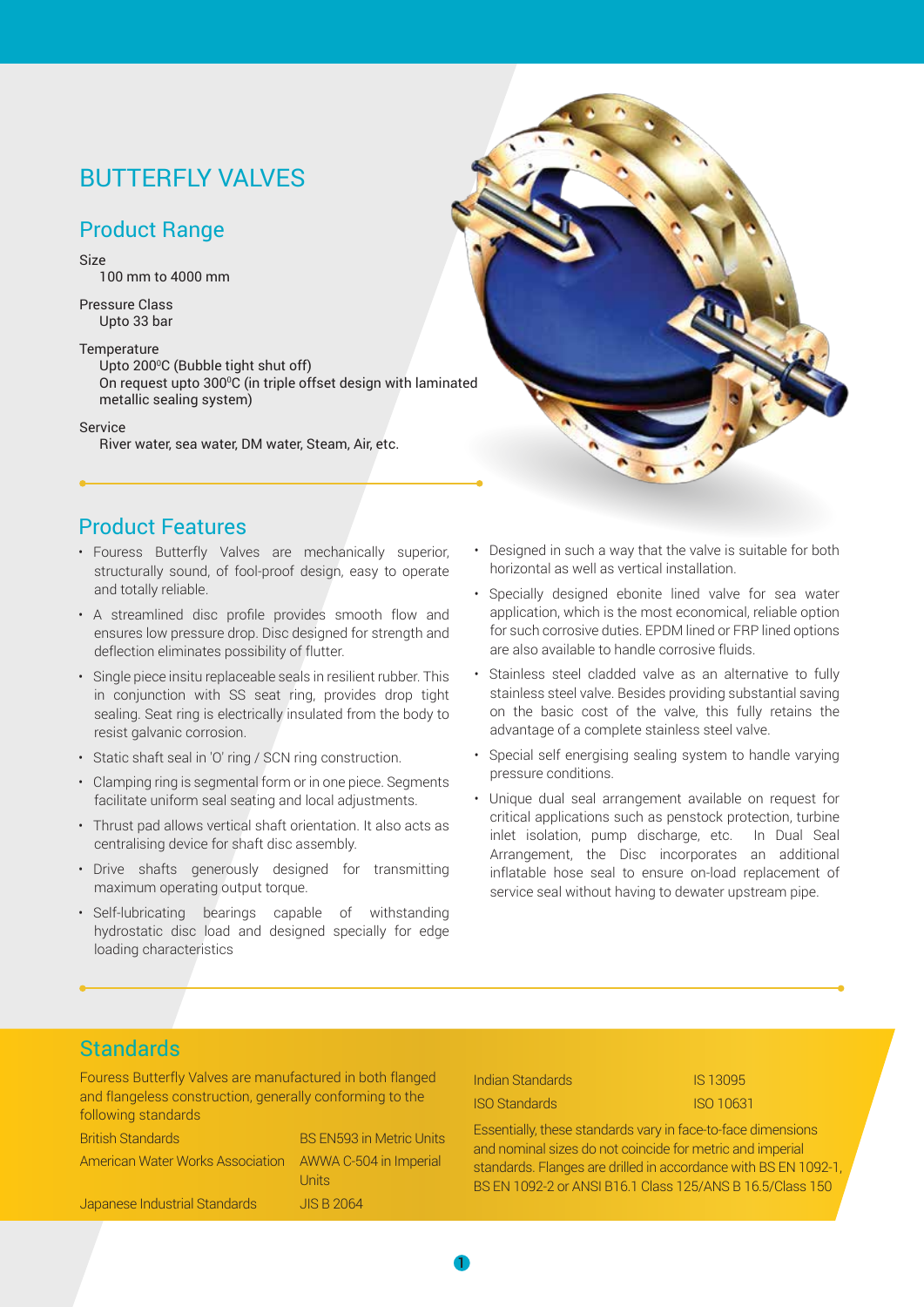| <b>Material of Construction</b> <sup>®</sup> |                      |                                                      |                         |                               |                               |  |
|----------------------------------------------|----------------------|------------------------------------------------------|-------------------------|-------------------------------|-------------------------------|--|
| SI.<br>No.                                   | <b>Components</b>    | Material                                             | <b>British Standard</b> | American Standard             | Indian Standard               |  |
|                                              | Body & Disc          | Cast Iron                                            | <b>BSEN 1561</b>        | ASTM A 126 C1. Class A, B & C | IS 210 FG 150 to FG 300       |  |
|                                              |                      | Ductile Iron (S.G. Iron)                             | BS 2789 Gr. 500/7       | ASTM A 536 GR, 65-45-12       | IS 1865 Gr. SG 400/12, 500/7  |  |
|                                              |                      | <b>Austenitic Cast Iron</b>                          | BS 3468 Gr.I-Ni.Cr.203  | ASTM A 436 Type 1             | IS 2749 Gr. AFG Ni 15 Cu6 Cr3 |  |
|                                              |                      | <b>Carbon Steel Casting</b>                          | BS 1504-161-480         | ASTM A 216 Gr. WCB            | IS 1030 Gr.27-54              |  |
|                                              |                      | <b>Weldable Structural Steel</b>                     |                         | ASTM A 36                     | IS: 2062 Gr. E250BR           |  |
|                                              |                      | Cast St. Steel                                       |                         | <b>ASTM A 351 CF 8</b>        |                               |  |
|                                              |                      |                                                      |                         | ASTM A 351 CF 8M              |                               |  |
|                                              |                      | Ni-Resist Cast Iron                                  |                         | ASTM A 439 type D2            |                               |  |
|                                              | Option               | Body & Disc can be offered with Ebonite / FRP / EPDM |                         |                               |                               |  |
|                                              | 2. Shafts            | <b>Stainless Steel</b>                               | BS-970 431 S29 (EN57)   | A479/A182 type 431            |                               |  |
|                                              |                      |                                                      | BS-970 304 S15          | A479/A182 type 304            |                               |  |
|                                              |                      |                                                      | BS-970 316 S16          | A479/A182 type 316            |                               |  |
|                                              |                      |                                                      | BS-970 410 S21          | A479/A182 type 410            |                               |  |
| 3.                                           | Seat Ring            | <b>Stainless Steel</b>                               | $-do-$                  | ASTM A 351 CF8/CF8M           |                               |  |
|                                              |                      |                                                      |                         | ASTM A240 type 304/316        |                               |  |
| 4.                                           | <b>Clamping Ring</b> | <b>Stainless Steel</b>                               | BS 970 304 S15          | <b>ASTM 304, AISI 316</b>     |                               |  |
|                                              |                      |                                                      | BS 970 316 S16          | ASTM A 351 CF8/CF 8M/CF3/CF3M |                               |  |
| 5.                                           | <b>Bearings</b>      | <b>Leaded Bronze</b>                                 | <b>BS 1400 LB 2</b>     |                               | IS 318 Gr.3                   |  |
|                                              |                      | <b>Gun Metal</b>                                     | <b>BS 1400 LG 2</b>     |                               | <b>IS 318 Gr.2</b>            |  |
|                                              |                      | <b>Steel Backed PTFE</b>                             |                         |                               |                               |  |

\* Other grades of materials can also be offered on request

## VALVE DISC/BLADE PROFILES (CONTOURS)



#### Flat Slab Blade

Popularly used in low to medium pressure services. Head loss co-efficient is 0.11



#### Spherical Blade

Strength of this Blade is higher than the slab type due to contained deflection. Used for high pressure at the expense of greater operating torque and higher headloss co-efficient of the order of 0.15







Lattice Blade

Used for high pressure application with very low headloss co-efficient (0.08 - 0.09) used in Turbine inlet valves, Penstock valves and Pump inlet valves and Pump inlet valves where low disturbance to flow is essential.



#### **Seals**



Flat Round Nose seal Standard Resilient seal



Musical Note Seal Resilient seal for higher pressures and where severe duties are likely to be encountered.



Hose seal An inflatable seal for either internal or external inflation



Self energising seal Works effectively under under varying pressure conditions



Innovative Dual Seal System Inflatable hose type seal to facilitate maintenance of main-seal on-load



Metal to Metal Seal For use with temperatures and fluids which preclude the use of resilient seals

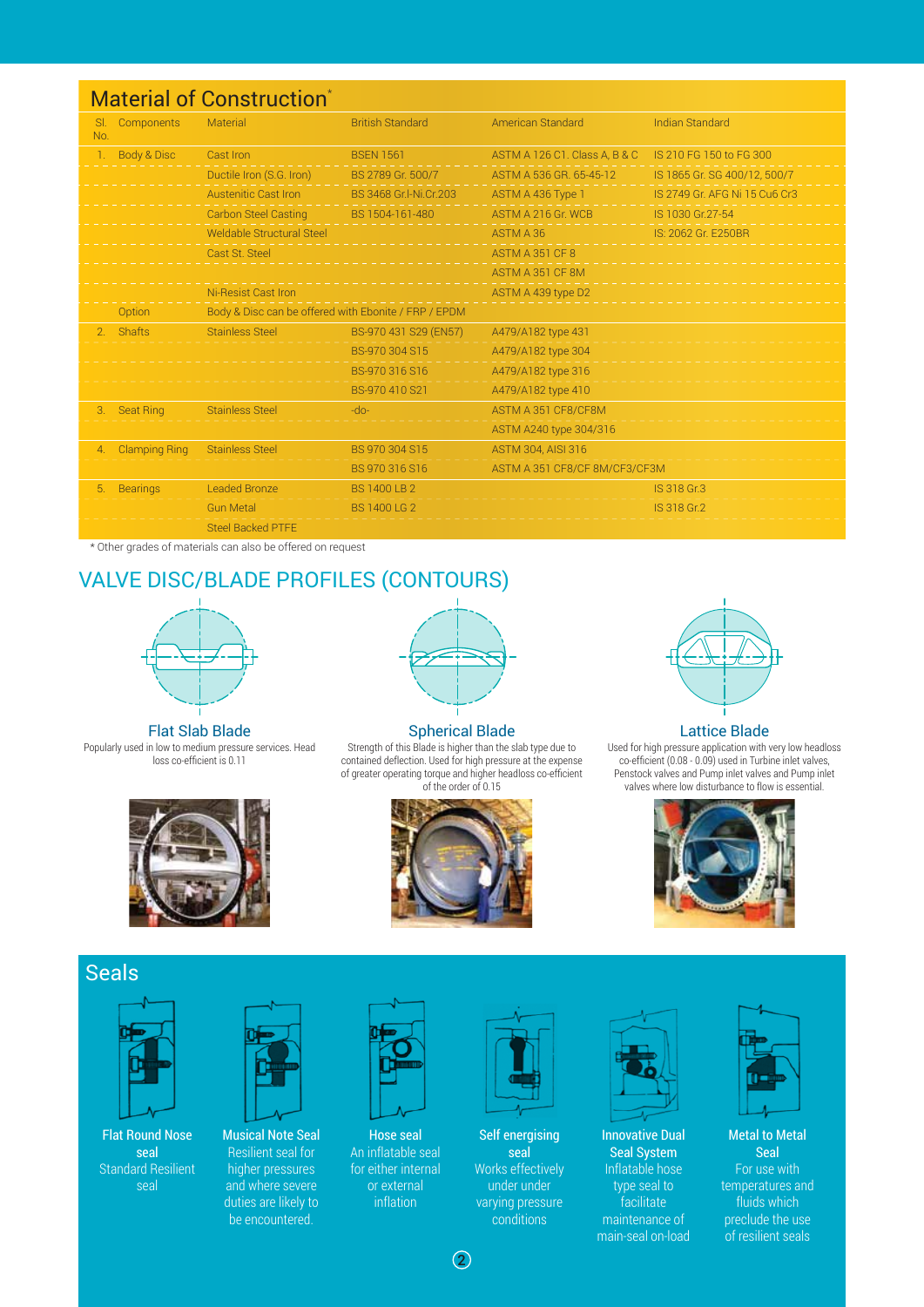#### **Operators**

Manual: Two types of manual operators are offered. Worm and worm wheel type and travelling nut type. Gear boxes are offered in weather-proof enclosures, grease-packed for life. Operators are suitable for all manual and chain wheel operations. End stops are provided to ensure open and shut positions.

Electrical: Recommended where frequent and remote operations are called for. Normally used in conjunction with gear operators. Includes automatic start/stop and remote position indicators. Additional limit switches for remote control duty could be provided; Auto/Manual operation, in case of power failure can also be incorporated.

**Pneumatic:** Recommended for fast operation if air supply is available. Fail-safe arrangement possible with the help of air accumulator. Can also be provided with manual override with the help of de-clutching mechanism. This is the most economical form of operator.

Hydraulic: Used where high actuating forces and variable timing are required. Two kinds of operators are available. Single acting and Double acting. Fail-safety arrangements can also be provided. Recommended specially for pump discharge valves with dead weight to ensure emergency closure on flow reversal or cessation.





## Valve Accessories

Flange Adaptors: Recommended for mounting of meters, valves, fittings, pumps, for easy dismantling for maintenance. Allows for lateral expansion and contraction. Flange adaptors are offered in ductile iron or steel depending upon the size and/or customer requirement with appropriate rubber or polymer joint ring. Fouress flange adaptors are available in size range of



300mm to 2500mm and pressure rating upto 25kg/cm<sup>2</sup>.

Pipe Couplings: These are used for correcting two pipe lines of almost any size for catering to thermal expansion, misalignments and for negotiating generous pipe bends. Couplings are capable of taking an angular deflection upto 60 and lateral displacement upto 15mm. These pipe couplings are manufactured to suit plain ended pipes of steel and cast iron. Fouress pipe couplings are available in both Metric as well as imperial sizes and are manufactured from malleable cast iron or

steel depending upon the size. Rubber rings are provided in suitable composition for various temperatures and corrosion conditions. Pipe couplings could be offered upto 2500 mm size and pressure rating upto 25Kg/cm<sup>2</sup>.







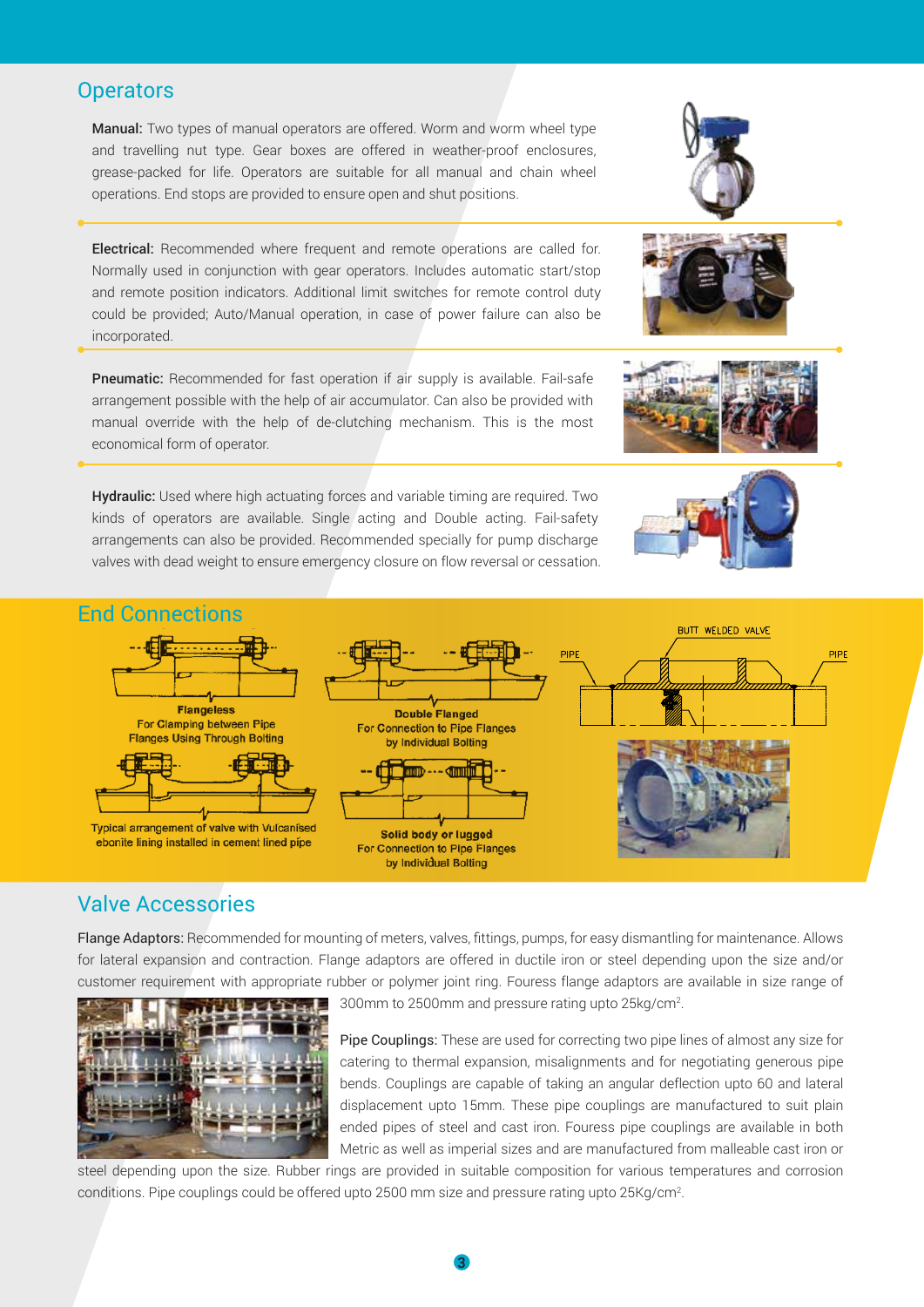## Pump Discharge Butterfly Valves

Pump discharge valve for the large pumping schemes is a cost effective solution to the option of utilizing an isolating valve and a non-return valve on the pump outlet.

Owing to its butterfly type of construction, the pump discharge valve has high flow capacity and low head loss (i.e. pressure drop) which would reduce the pumping energy substantially on a continuous basis.

Hailed as a major breakthrough in modern pumping design, the butterfly type pump discharge valve has made inroads into modern thermal power stations, nuclear power stations, lift irrigation projects, metro water supply schemes, etc., which are the largest consumer of centrifugal pumps.



## Requirements of Pump Discharge Butterfly Valves

- Replaces two valves, i.e., check valve and guard valve
- Rubber seated, 100% leak proof in both directions
- High flexibility in adjusting opening and closing time at site.
- Start the pump as per pump characteristics demand Crack open, close valve partially or fully before pump stops
- To isolate pump for maintenance
- To provide tight shut-off sealing in direction opposite to normal flow and to permit other pumps running without affecting flow from running pumps.



#### Advantages of Pump Discharge Butterfly valves

- Dual speed closing time: 90% of the valve closure will take 10% of the time and 10% of the remaining travel will take 90% of the time, hence best suitable on an operating system.
- Pressure drop: In conventional pumping system, head loss co-efficient of reflux valve is 0.6 and for isolating valve is 0.15, while in case of pump discharge valve it is 0.15.
- Will not exhibit flow induced flutter of blade.
- Valves can be ebonite lined for resistance to corrosion/long life.
- Comon power unit can be provided for gang of valves limiting space and operational conveniences.
- With crack opening feature provided in pump discharge valves, pump starting current will be substantially lower. Accordingly, switch gear designs of pumps will be economical.
- By providing double seal arrangement on the pump discharge valve, seal replacement is possible with other pumps in service.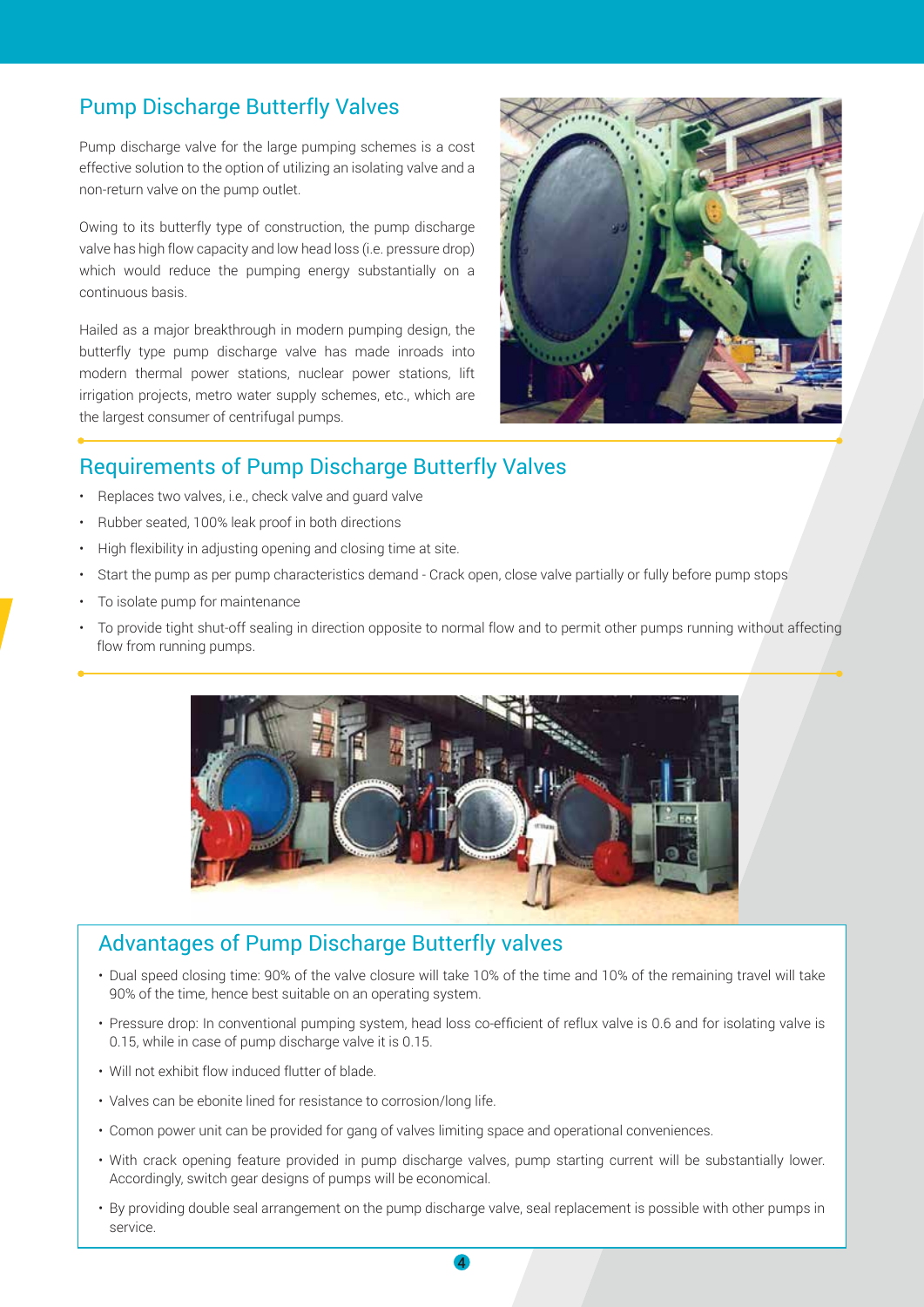## Operation philosophy

- When the pump starts, hydraulic oil is fed into the head end of the cylinder and the valve crack opens.
- Once the pump picks up full speed / down stream filled up, valve fully opens (time to full open after crack opening can be adjusted)
- Valve can be closed before the pump stops / pump trip. Valve closes due to counter weight without any external power.
- Valve closing time 90% fast and 10% slow. This is achieved by cushioning provided in the cylinder and therefore avoiding slam shut-off.



- Opening and closing time can be controlled
- Hydraulic system provided with accumulators to facilitate opening of the valve in case of electrial power failure.
- The operation philosophy is more reliable than automatic self operated reflux valves

#### Additional Features

Dual Speed controlled closing time, achieved by use of throttle valves and adjustable damping in the cylinders. It is possible to achieve optimum valve closing characteristics and eliminate the possibility of pipeline surges.

Independent opening time controlled by a throttle valve.

Choice of controls options - Local control / Remote control / Auto control by linking to main pump circuitry with local and remote valve position indication by lamps, in addition to mechanical position indication valve.

'Crack Open' facility for priming downstream pipework.

The valves are very efficient, having a very low head-loss charasteristic. This is a big saving when compared against head-loss of the traditional separate isolating and non-return valve arrangement. With the cost of energy effectively doubling every five years or so, the savings achieved over the life of the installation can be considerable.



Typical graph of % closure versus time.

## Butterfly valves for control duty

Fouress BV 895 Butterfly type control valve body assemblies are flangeless construction in smaller sizes upto 600mm and in flanged construction in larger sizes that use a bi-directional Nitrile/EPDM/Viton seals or of meal seated construction. Valves are



suitable for low pressure liquids, steam or gas service and installations where large volumes approaching full line capacity must be handled with low pressure drop. The action of the eccentrically mounted disc minimises the moving contact of the seal with the seat ring to reduce seal wear and seating torque requirements. Full closure is at  $90^\circ$  to the body axis in both cases.

The valves for control duty are offered with pneumatic cylinder/electric actuators. In case of pneumatic actuators, the change of action from air-to-close to air-to-open or the reverse is effected by adjustment of

the linkage between actuators stem and valve disc shaft using the same actuator. Pneumatically operated butterfly valves can be offered with positioner, air set, position transmitter, solenoid valve, limit switches, etc., with all the accessories mounted on the actuator/valve body. For electrically operated butterfly valves, positioner, position transmitter, limit and torque switches are provided inbuilt with the actuator.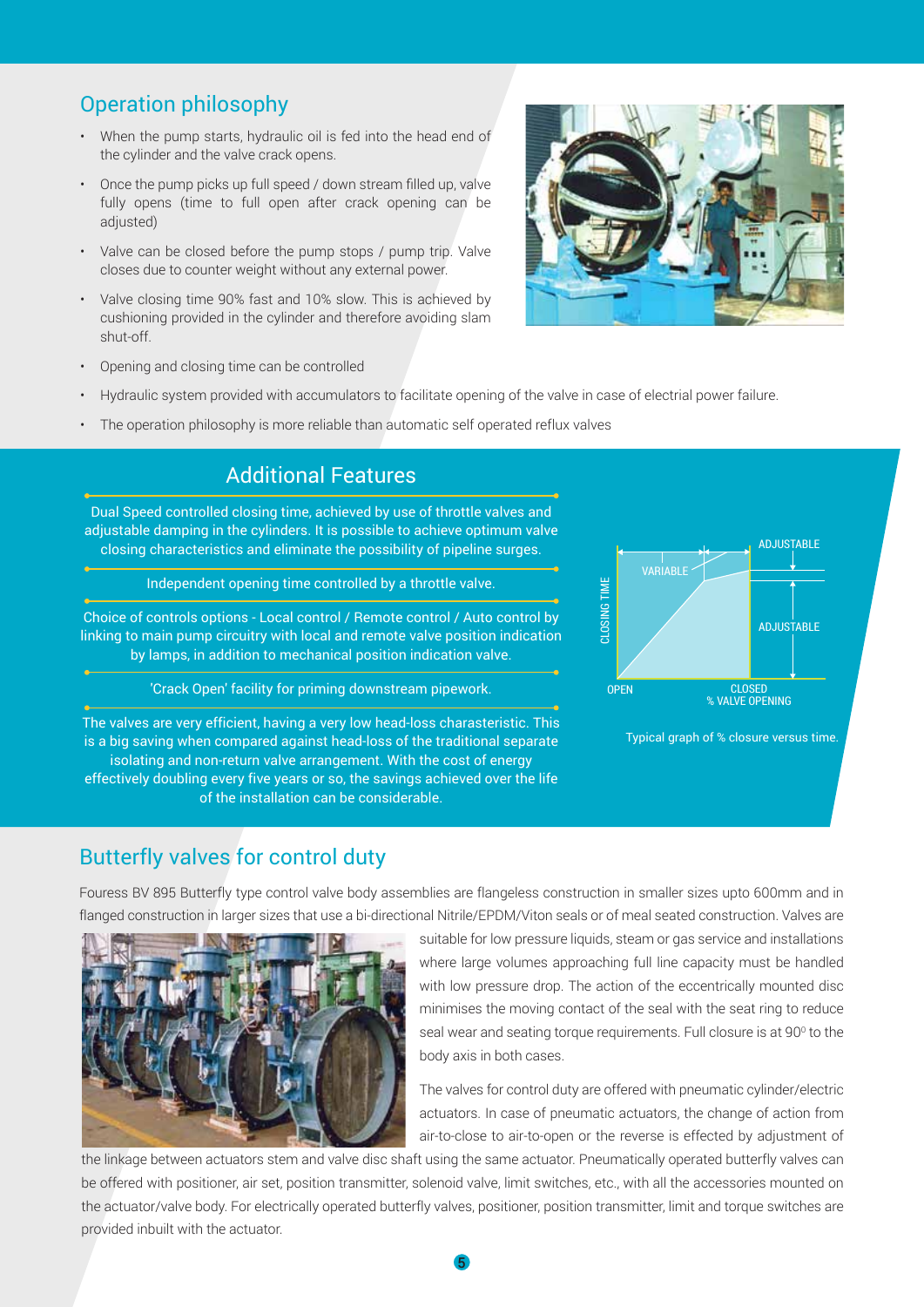#### BUTTERFLY VALVES FOR HYDRO POWER PLANTS

Fouress Engineering specializes in design, manufacture and supply of isolation valves for hydro power applications. With its more than 50 years of experience in design and manufacture of hydro valves, Fouress can offer tailor made solutions to Hydro Power Plant. Some of the unique valves are:

PENSTOCK PROTECTION VALVE: Normally fitted on the downstream of the dam outlet and is provided for isolation of the penstock for maintenance and to close the valve in emergency situations when there is a rupture of the penstock on the downstream of the valve. These valves come with complete solutions - standalone hydraulic power pack, electric control panel, over velocity detection device, upstream and downstream connecting pipe pieces that can be directly welded to the penstock and foundation bolts. The valve is opened by hydraulic cylinder and closed by counterweight. These valves have low pressure drop across the valve and operating time of the valve can be designed to suit the penstock piping requirement.



3700mm(30bar) penstock protection butterfly valve supplied to Bhira Hydro Power plant of TATA Power



valve or the main inlet valve (as it is commonly referred to) is fitted on the upstream of the turbine spiral casing and is used for the isolation of the penstock during maintenance of the turbine without having to dewater the entire penstock or the pressure shaft. Fouress specializes in designing and manufacturing MIVs from 400mm to 4000mm and a pressure of up to 33 bar. We can offer the valves in single body design or split body design to meet the transportation limitations to the site. These valves are with low pressure drop and can be provided with single seal or dual seal arrangement. These valves are normally hydraulically operated and closed by counterweights. The valves can also be supplied with bypass arrangement (for opening the valve under pressure equalized condition), upstream and downstream connecting pipe piece with flange matching to the turbine spiral casing.

TURBINE INLET VALVE OR MAIN INLET VALVE: The turbine inlet

Penstock protection valve with bypass arrangement

 Fouress also manufactures Spherical valves for Turbine inlet and Howell Bunger valves or Fixed cone valves (up to 3000mm size) which are used extensively in Hydro Power projects

|                                  | Sl. No. Valve size and pressure | <b>Installation site/project</b>              |  |  |
|----------------------------------|---------------------------------|-----------------------------------------------|--|--|
| <b>Penstock protection valve</b> |                                 |                                               |  |  |
|                                  | 3700mm and 30 bar               | Bhira pumped storage unit, India              |  |  |
| $\overline{2}$                   | 3000mm and 9.5 bar              | AD Hydro Project, India                       |  |  |
| 3                                | $2900$ mm and 21 bar            | Chuzachen, India                              |  |  |
| $\overline{4}$                   | $2600$ mm and $2.5$ bar         | Kashang HEP, India                            |  |  |
| 5                                | $2400$ mm and 14.1 har          | <b>GE Energy Norway, Nygard Power Station</b> |  |  |
| 6                                | 2000mm and 6 bar                | AES, Panama                                   |  |  |
| <b>Turbine Inlet valve</b>       |                                 |                                               |  |  |
|                                  | 3900mm and 6.5 bar              | Basavanna HEP, India                          |  |  |
| $\overline{2}$                   | 3000mm and 21 bar               | URI HEP, India                                |  |  |
| 3                                | 2590mm and 12 har               | Deanie Power Station, Scotland                |  |  |

6